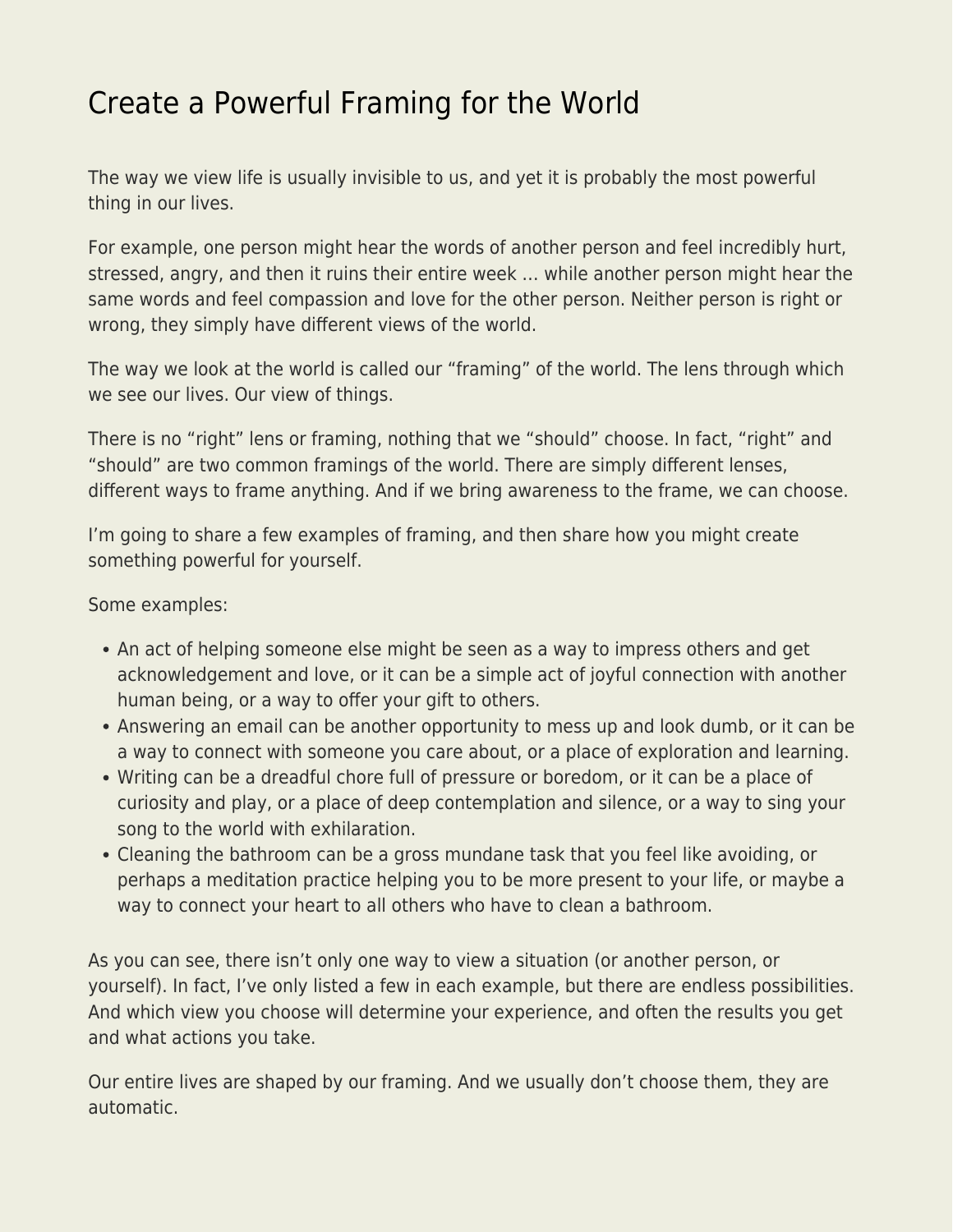## **Bringing Awareness to Our Framing**

So how can we make them less automatic and more of a choice? We have to shine a light on them.

How am I viewing this situation that causes me to feel and react this way? What kind of framing would have me avoid this task or situation? What lens would make me have this experience of life?

Some common ways to frame things:

- A way I might fail, look stupid, be rejected, be seen as weird or incompetent or unworthy.
- Overwhelming, too much, too hard.
- Unchangable, something I should just resign myself to or get through.
- A burden, boring.
- Another way to prove myself as broken or shameful.
- A way I need to prove myself worthy or good.
- A thing I need to get right.
- Something I should do.
- Proof of my wrongness.
- A way that others are wrong or not doing what they should do.
- A huge injustice or disrespect.
- Something I can't have.
- A way the other person is showing they don't care about me (i.e. unanswered messages).
- Something I might lose.
- A way to be inauthentic.
- Something to hide because it's shameful.
- Too much to handle, too tiring, too draining.

There is nothing wrong with these views — we all have them somewhere in a place we can't see. They're automatic, and they shape our lives. Which of these might explain some difficulties you're having with habits, relationsihps, work, health, happiness?

## **Choosing a Powerful Framing**

There are endless possibilties, too many for me to list. I'll list a few anyway!

The idea is to look at a situation, bring awarenes to what your current framing might be, and then decide to reframe it for yourself. Try on the new framing, and practice seeing things in this way for awhile, and see what results you get. There is no right answer.